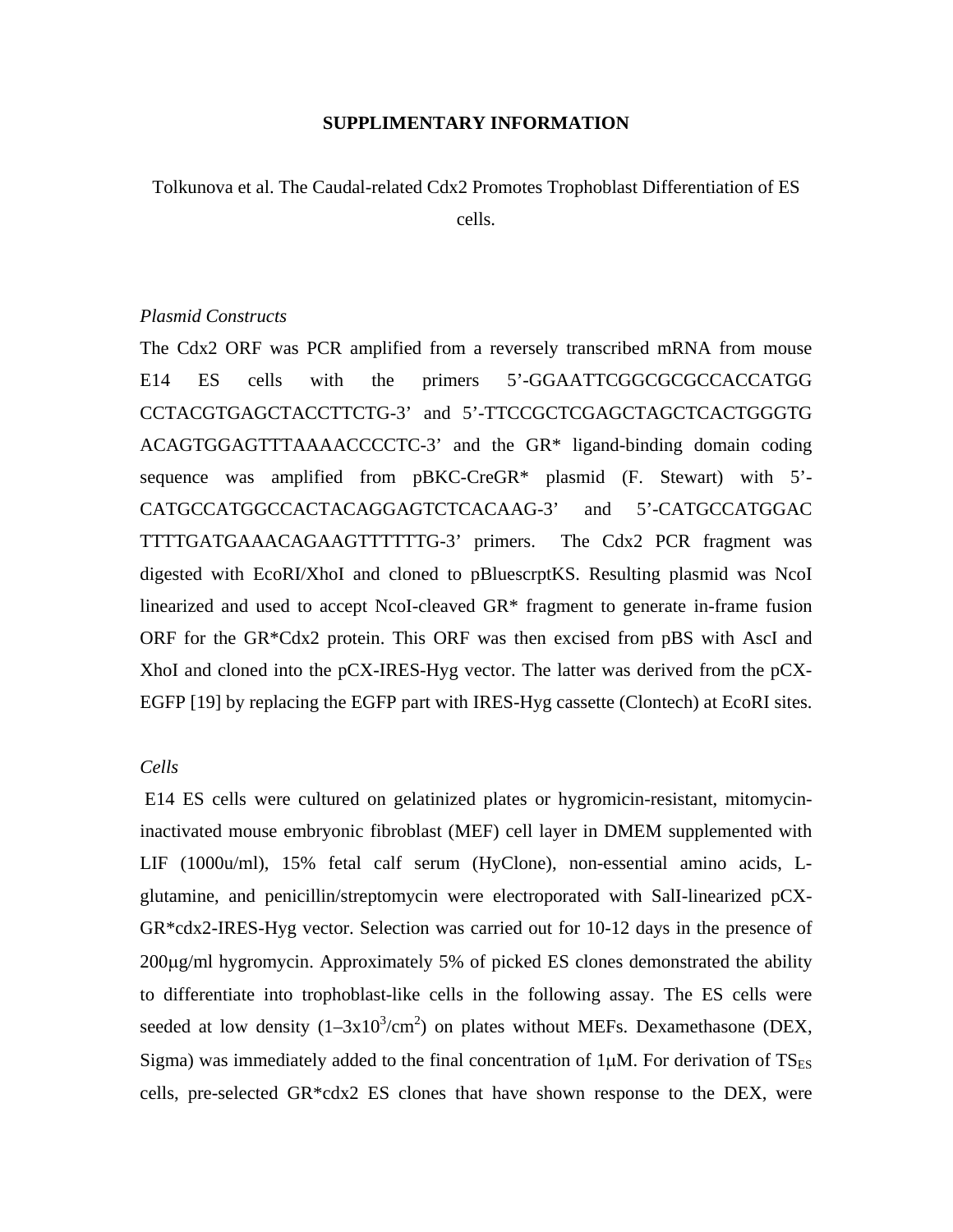induced as above in the presence of MEF-conditioned medium, recombinant Fgf4 (25 ng/ml, Peprotech) and heparin (1 µg/ml, Sigma), as described by Tanaka et al. (1998).  $TSL<sub>FS</sub>$  were induced to differentiate into  $TGL<sub>FS</sub>$  cells by plating them in the TS medium without Fgf4 and/or MEFs or MEF-conditioned medium.

## *Flow Cytometry*

ES cells were harvested with trypsin, fixed, and stained with propidium iodide (PI) as per standard protocol (Darzynkiewicz Z, Juan G. DNA content measurement for DNA ploidy and cell cycle analysis. In: Robinson JP, ed. Current Protocols in Cytometry. New York: Wiley, 1997:7.5.1-7.5.24). PI fluorescence was measure by flow cytometry using FACSCalibur (Becton, Dickinson).

### *Steroid measurements*

Supernatants from DEX-induced GR\*cdx2 cultures were collected and subject to progesterone and androstenedione measurements as described in Tong MH, Christenson LK, Song WC.Aberrant cholesterol transport and impaired steroidogenesis in Leydig cells lacking estrogen sulfotransferase. Endocrinology 2004;145:2487–2497.

# *RT-PCR*

Total RNA was extracted using the RNeasy Kit (Qiagen). Equal amounts of this RNA from various time point of culturing were reversely transcribed using a reverse transcriptase (MBI Fermentas) and amplified by PCR (22-25 cycles), using the following pairs of primers:

Hprt: 5'-CGTCATGCCGACCCGCAGTCC-3', 5'-ATTCAACTTGCGCTCATCTTA-3' Oct4: 5'-GAACAGTTTGCCAAGCTGCTG-3', 5'-CCGGTTACAGAACCATACTCG-3' GRcdx2\*: 5'-GGAAAAGCCATTGTCAAGAGGG-3', 5'-AAAGTTCTGCGGAGCCAGGTTC-3' Cdx2\*\*: 5'-GGAGAAGGAGTTTCACTTTAGTCGATAC-3', 5'-CCAGGAATCACTTCGTTTGTCG-3' Pl1: 5'-CCCTGTGTCATACTGCTTCCATC-3', 5'-AACTCGGCACCTCAAGACTTTG-3' Hand1: 5'-CAAGGCTGAACTCAAAAAGACGG-3', 5'-AGATGGGTTGGAAGGGTGTGTC-3' Hnf4: 5'-ATGCCTGCCTCAAAGCCATC-3', 5'-CCACTCACACATCTGTCCATTGC-3' Eomes: 5'-CCGCCCACTACAATGTTTTCG-3', 5'-GAGAAGGTGAAGGTCTGAGTCTTGG-3'